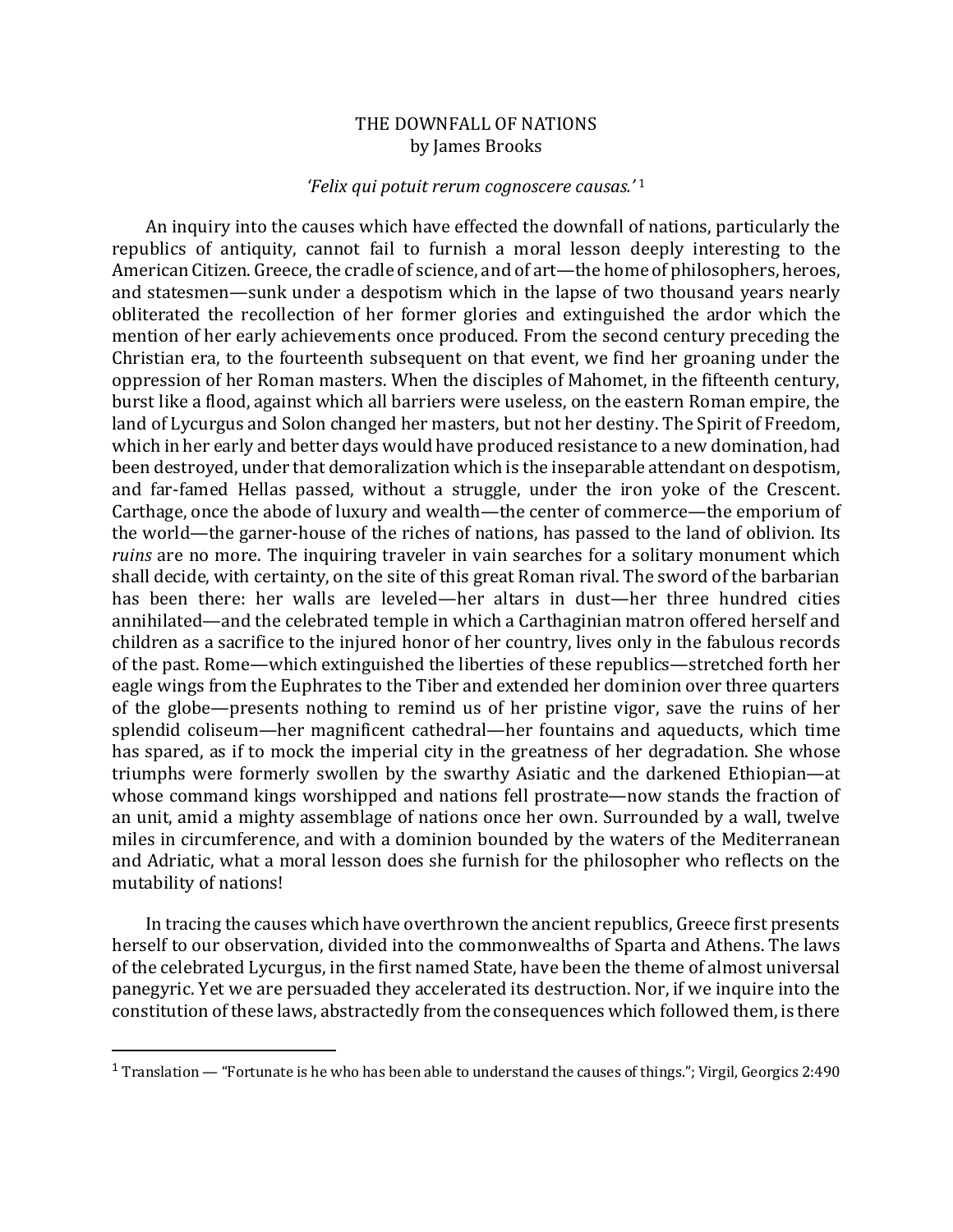much to praise. The substitution of iron for gold and silver—the destruction of commerce the prevention of travelling—the encouragement of theft—the neglect of moral and intellectual culture—the subservience of every principle which softens and adorns human nature—the inculcation of military ambition—formed the principal elements entering into the constitution of that political code which the applause of ages has sanctioned. We do not admit that a widely extended commerce is injurious to the happiness of a people. On the contrary, it produces a liberal interchange of ideas between remote nations—forms a moral bond of union—produces a spirit of laudable emulation and improves the moral and intellectual condition of the world. It impresses upon the minds of all connected with it, the principles of justice and honor. Extensively and generally pursued, it presupposes a world at peace. If it should be argued that Sparta, after having thrown off the legal trammels of Lycurgus, and grasped the glittering metals from the treasury at Athens, became corrupt, licentious, and enervated, we answer, it was not the accumulation of wealth, but a total ignorance as to its proper uses and objects, added to the sudden bursting forth of a martial spirit, which five centuries had nourished and *confined*—the ambition and disunion of her chiefs—the desire to establish an universal aristocracy and military despotism at the dagger's point—which prepared Lacedaemon, after the fall of her great rival, for her ultimate destiny—that of an appendage to the immense empire of the Macedonian monarch. The republic of Athens—differing materially in her political structure from the oligarchy of Sparta—fell from her proud elevation from similar causes to those which destroyed her stern but less cultivated rival—a dearth of general intelligence, and consequent lack of virtue among the mass of her population. Her first enacted laws, of which we have authentic record, are marked either by uncommon cruelty in the legislator, or the most base degeneracy in the people. They are emphatically said to have been written in blood. Too sanguinary in their character to exist even in the midst of degeneracy, they gave place before they had received the seal of the republic, to the milder institutions of Solon. This legislator, in the formation of his legal code, had the laws of Lycurgus in his view: but those whom he had to regenerate were more depraved—more refined and tenacious of innovation—than those over whom the Spartan law-giver had thrown the iron yoke of restraint. The people became the sovereign masters of the republic: rapine, violence, and bloodshed followed: the balance of power, which a well-directed government would have created, gave place to anarchy, and Athens, under the usurpation of a talented individual, shortly became the seat of a monarchy. Aristocracy and democracy arrayed themselves against each other—each faction prevailing in its turn—overwhelming Athens with the innumerable evils attendant on a state of anarchy. The democratic party at length prevailed—the second descendant of the Usurper fled to the court of Persia for assistance to regain the crown from which the *vox populi*<sup>2</sup> had expelled him, and died at the battle of Marathon, fighting against the people over whom he had ruled. The tyranny exercised by this monarch, and the fear of a similar repetition, produced evils in the Athenian commonwealth greater than those it was intended to overcome. Superior merit, on all occasions, excited fear of usurpation, Jealousy became the watch-word of the republic: levity and inconstancy followed in the train. We find the Athenians frequently banishing their most virtuous citizens, unheard—almost unaccused dooming them to an ignominious death for alleged crimes, and subsequently erecting altars to the memory of the men whom they had thus wantonly sacrificed—an evil undoubtedly

 $2$  *vox populi* — (literally) Voice of the people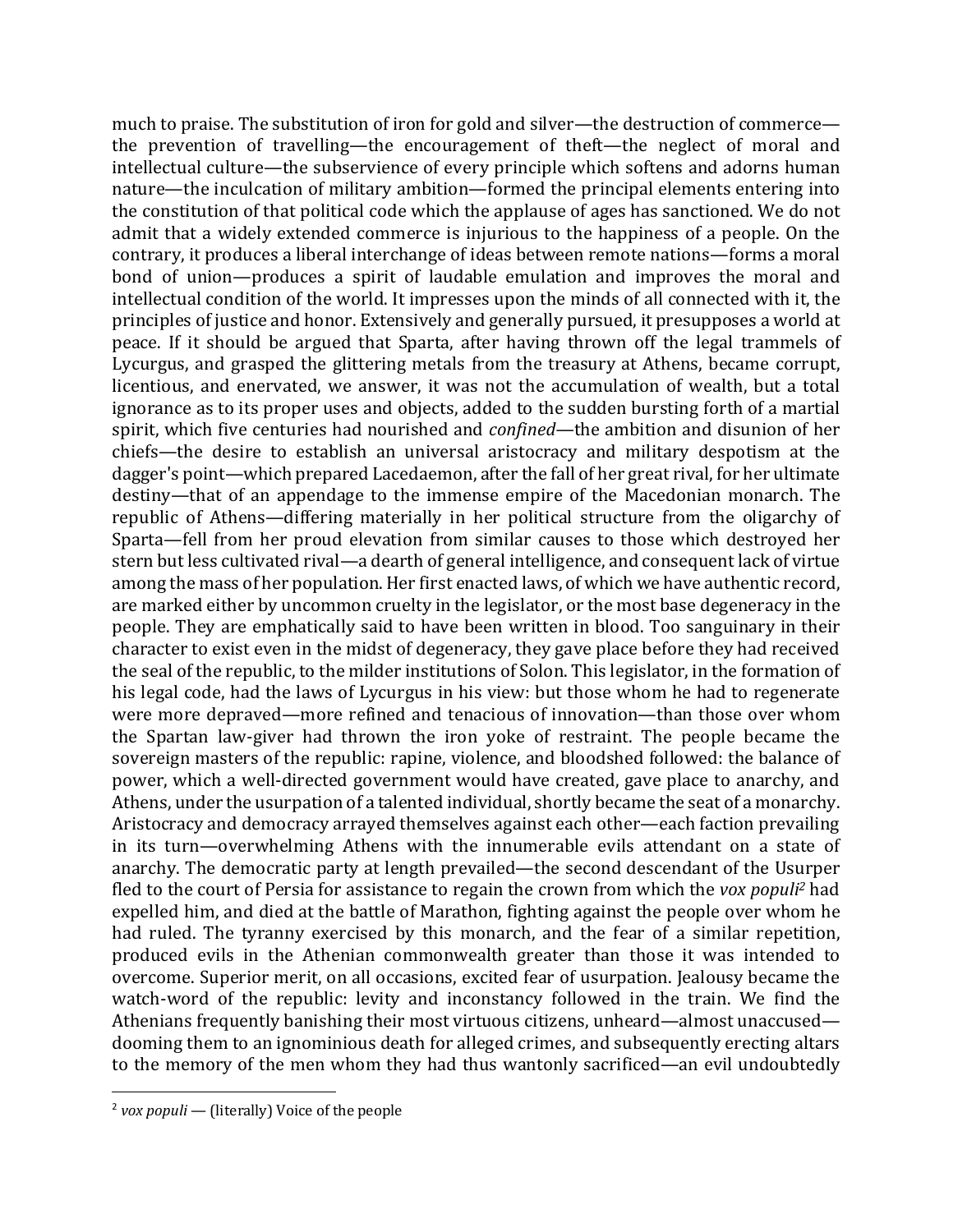arising from unlimited power, placed in the hands of an unintelligent and immoral people. Haughty in their prosperity and debased in their adversity—constantly the victim of some new demagogue, who exercised, under the name of freedom, a tyranny more execrable than the most absolute monarchy—the moral energies of Athens became prostrated by her internal struggles, and she fell, in the day of her greatest splendor, under the dominion of her watchful enemy. A corresponding principle to that which caused Herostratus to fire the temple of Diana, and Alexander to conquer a world, destroyed this commonwealth—the desire of fame—the thirst for the gratification of a lawless ambition. There was no bond of union between the peasant and the wealthy citizen. Bribes were essential to the dispatch of business, with the officers who directed the legal proceedings. Protection for iniquity might be bought, and justice was either prostrated or *purchased*, as poverty or riches directed the energies of the applicant for her protection. Tyranny was an inherent ingredient in the constitution of Athens—a total disregard for property or right. This position is strikingly illustrated by the fact, that when an expensive office was forced upon an individual, he might present another before the Council, more wealthy, for its fulfilment, and in case of refusal by the latter, might claim the right to exchange estates with him. No man's house was his castle. The protection of property, arising from well-directed laws like our own—stronger than the defense of a citadel by a garrison, or a kingdom by armies—was unknown at Athens. Attachment to such a constitution was impossible. There was no common bond of interest to defend it. The rich Athenian was in as much danger as the wealthy Hebrew, at Constantinople. The nobles in the oligarchy of Sparta, commanded—in the democracy of Athens, feared, deceived, or submitted. No degree of interest subsisted between these and the poorer classes. The laws under which the gilded bribes of the one might find protection, doomed the other to ignominy and disgrace. In the early ages of this commonwealth, martial fame was the idol of the Athenian. As wealth increased, and faction destroyed the heroic ardor which fired the breast of the early Grecian, the desire of fame remained, but its objects had departed. The Athenian no longer sought it amidst the din of war, but in the bowers of the muses, and in the emulation at public games. Monarchs became poets; and the wreath with which the Athenian virgin had hitherto decked the warrior on his return from victory, now decorated the brow of the fortunate musician at the festal games, or the orator most successful in rousing the passions of the people. Hence arose the extreme thirst for theatrical exhibitions which marked and hastened the fall of the republic. The stage became the great object of public concern. Poets and players engrossed the honors due to heroes and statesmen. The treasures expended on the tragedies of Sophocles and Euripides, exceeded those spent in defense of their common liberties, and Aeschylus died in the anguish of disappointment at having lost a splendid prize. It was in the midst of a degeneracy arising from this extreme abandonment of the useful and honorable avocations of life for evanescent pleasures, which should have merely given a zest to its leisure moments, that Athens eventually fell under the power of Philip of Macedon. That wily monarch saw she had lost that virtue which in her early days would have scornfully rejected the proffered bribe with which he purchased her liberty. The gilded offer was made—treachery accepted it—and unfortunate Athens became a dependency on the crown of Macedon. The fate of this flourishing republic—her degradation from a great maritime and commercial nation, to a mere vassal of a kingdom she might once have subdued—furnishes a moral not unworthy the consideration of our own and future republics. Athens commenced her decline in the meridian of her splendor. While an admiring world was looking in astonishment at her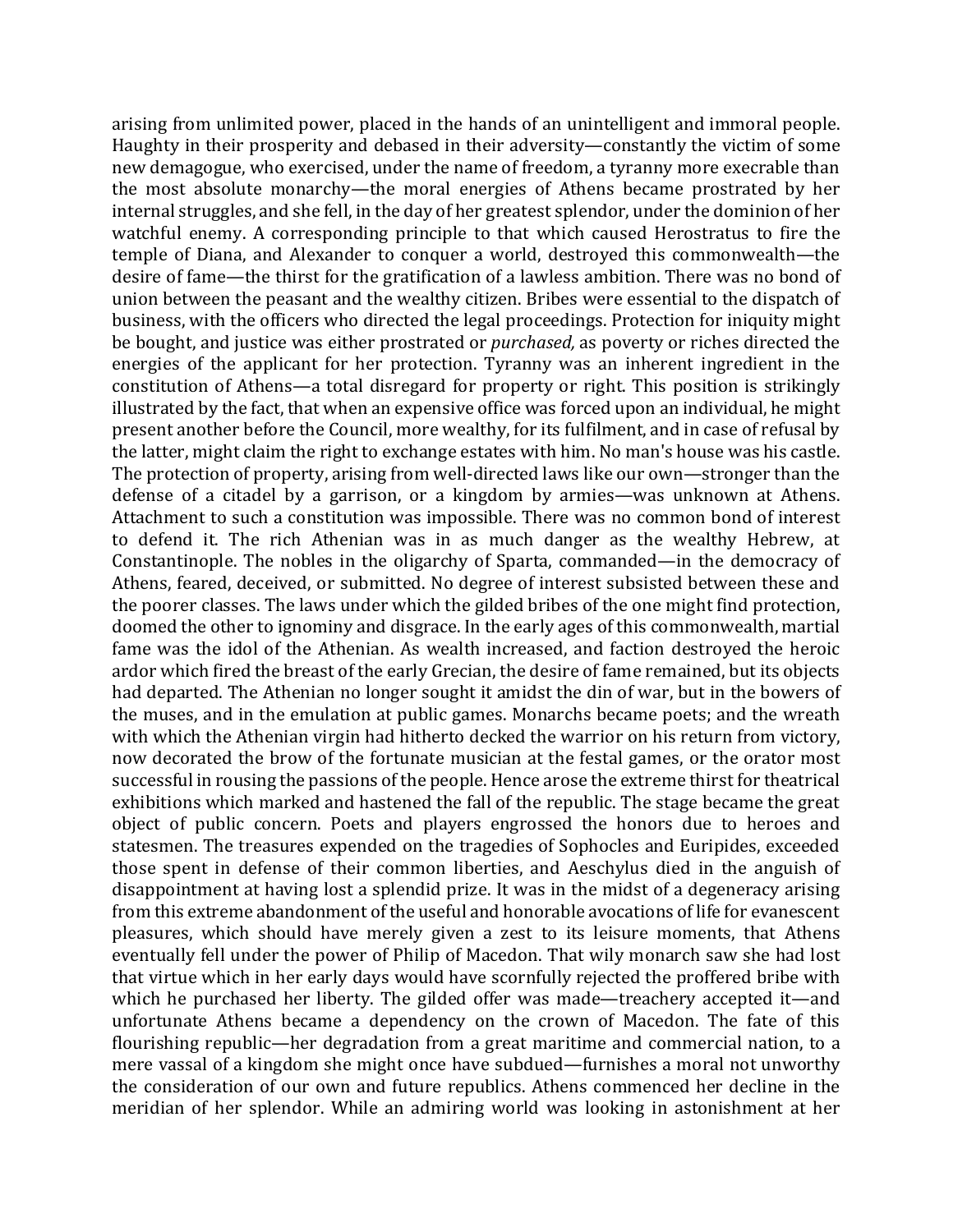resources—science making rapid progress in her academic walls—and the arts had arrived at a state of unparalleled perfection—the canker of corruption was gnawing at her roots, and rapidly ascending to her vitals. Her numerous colonies, powerful fleet, ample fortifications, splendid edifices, magnificent temples, exquisite statues, inimitable paintings, during the age of Pericles, throw a ray of glory around the memory of that celebrated statesman, which is unfortunately eclipsed by the means he made use of to acquire power—the ambition that directed his operations—to gratify which he involved his country in an unjust and nefarious warfare, unprovoked in its beginning, and disastrous in its termination. Nor can the few decaying wreaths which martial glory planted on his brow, cause a forgetfulness of the withering influence produced by his measures on unfortunate Attica, in the destruction of a city which in her fall excited the admiration of the conqueror, as he gazed on the splendid edifices erected by her destroyer, or conversed with the heroes, statesmen, poets, and sages, whose names, like a halo of glory, surrounded their dismantled capitals, and maintained for her a respect among the nations of the earth, which, like the ruins of her Parthenon, still remains to consign her to imperishable fame. The victory which placed Athens in the power of Sparta, was dearly won. Like two enemies in the last mortal struggle—the life blood flowing from the one, while in the other the vital stream is totally exhausted—the mighty shock enabled Lacedaemon to survive but a period sufficiently long to behold the disadvantages of conquests—the destruction which awaits a country rent asunder by internal divisions—her rival prostrated, and to prepare for a similar destiny. A few faint struggles, after her subjugation by Philip of Macedon, marked the declining glory of this once celebrated republic: but corruption, gold, and disunion, prevailed—and in the distraction of her councils, the ambition of her statesmen, the profligacy and immorality of her population, she fell at length into the gigantic power of the Roman commonwealth, under the name of Achaia.

The circumstances which produced the downfall of Rome as a republic and an empire, now claim our attention. From a few mean cottages on the banks of the Tiber—with a population the refuse of the world—we see her gradually rise in power and splendor, through the conditions of a kingdom and republic, to an empire more extensive than any other on historic record—and falling into decay, overwhelmed by conquests—sinking under the results of victory. If the consequences attendant on avarice, ambition, and cruelty, annihilated the freedom of Greece, they are still more strongly visible in the downfall of the Latin republic and empire. Her history is written amid the horrors of intestine commotion, with a pen dipped in blood. The tyranny of her first rulers exasperated the people, effected the demolition of the monarchy, and the establishment of a democratic form of government. The change was however produced by that portion of her citizens to whom the principles of republicanism were as hateful as those of despotism. The power of an aristocracy which three centuries had established and confirmed, was not to be destroyed by the demolition of the tyranny under which it had been formed, and Rome passed from a monarchy to a more dangerous and oppressive yoke, gilded by the *name* of a republic. From the expulsion of Tarquin to the dictatorship of Appius, the mind is overwhelmed in reflecting on the sacrifice of honor, principle, and every tie which can strengthen or adorn humanity, in the contests between the patricians and plebeians—the former for the retention, the latter for the possession of power. The plebeians at length prevailed in the election of tribunes, and eventually in that of a consul from their own body. Fresh concessions were continually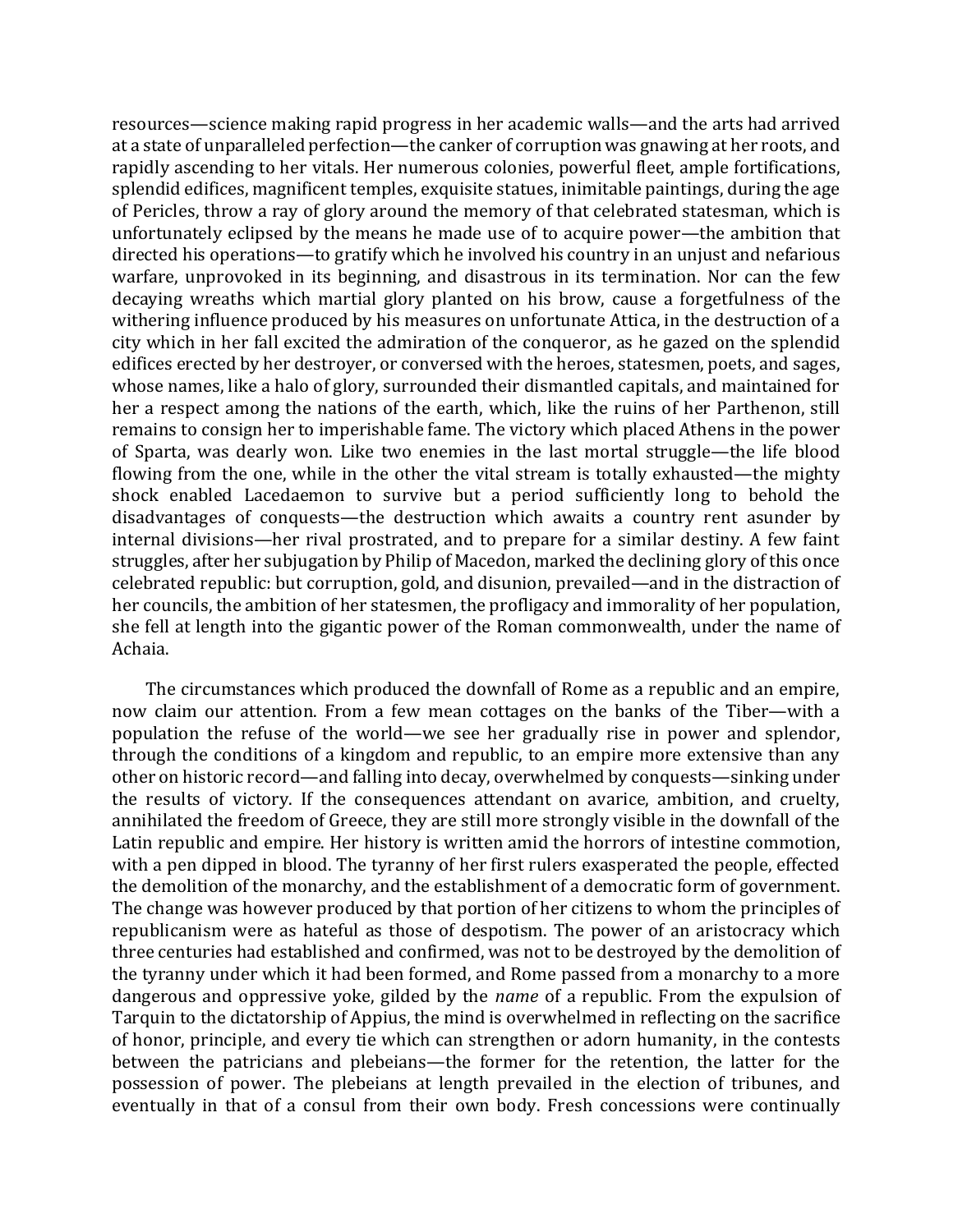demanded by them from their former oppressors. The proud patrician, who formerly scorned the society of the humble plebeian, now courted it with servility. The balance of power was lost—Rome assumed the character of a military republic—and the idol, Liberty, fell prostrate before lawless Power, as she set her unhallowed feet on the rock of Ambition, amid a sea of human gore. It is an astonishing feature in the character of Rome, as a republic, that while the capitol was transformed into a slaughter-house—where no man was safe from the cabals of faction—while honor, justice, and integrity seemed to have fled forever from the fated city, and the Demon of Ruin smiled in savage triumph as he gloated over the thousands who were offered on his altar—that her armies, directed by councils thus heterogeneous and vacillating, should in two centuries have added to her dominions the most opulent empires in the world. Here we trace fresh causes of her dissolution—first, in the contests for the consulship to the subjugated kingdoms—secondly, in the oppression of these ministers of the republic—and thirdly, in the reaction of the conquered upon the conquerors. Gold was able to purchase what patriotism and integrity alone should have secured—the appointment to the situation of consul over the vassal states. When the means of bribery were equal, the sword decided. Kingdoms were bartered in the public marketplace for wealth, or the sword decided between two candidates equal in pecuniary means, the contest in which corruption had failed. It is natural to suppose that offices thus obtained, must be supported by corresponding means. Hence the provinces of this republic were drained of their wealth, to extend and maintain the venality which avarice had commenced. The Roman soldier, no longer the hardy veteran and uncorrupted warrior, became a common plunderer, subject to no control, and obeying no law but the blind and savage instinct of gain. The *amor patriae<sup>3</sup>* which originally distinguished him, wore off by degrees. He was no longer the *Roman* soldier, but that of the province over which his nominal master was consul. The latter—in the possession of a state he had purchased and guarded by a soldiery attached to him by a common interest—no longer acknowledged a dependency on the councils by which he had been thus exalted, or rested satisfied with a portion of the republic, while the whole might be obtained. We have a memorable record of this insatiate thirst for power, in the blood-stained annals which record the contests between Marius and Sulla. They are unparalleled by anything in the page of human guilt. Rome was deluged with the crimson gore of her best and bravest men—led, as lambs, to the shambles of these ironhearted despots. One hundred and fifty thousand human beings piled the hecatomb of their vengeance and left on the scroll of history an awful lesson to the blind admirers of military fame. In this state of contention between the consuls, the ablest man generally proved the conqueror, until Julius Caesar passed the Rubicon—marched his army to the gates of the capital—banished his rival, whom he ultimately defeated on the plains of Pharsalia—seized on the public treasury, and put the finishing stroke to his country's liberties, by assuming the rank and power of Perpetual Dictator. Dazzled by the conquests of this great warrior and consummate politician, the degenerate Roman saw not that the hand which thus increased the riches, was undermining the liberties of his native land, and plunging her into a state of anarchy which would terminate in a second triumvirate, and eventually in a despotic monarchy. The effects were hidden from his mental vision, amid the evanescent luster which surrounded their causes. When he at length awoke from the delusive dreams of ambition, the genius of freedom had departed—the dagger of the assassin had prostrated the man who

<sup>&</sup>lt;sup>3</sup> amor patriae – Love of one's country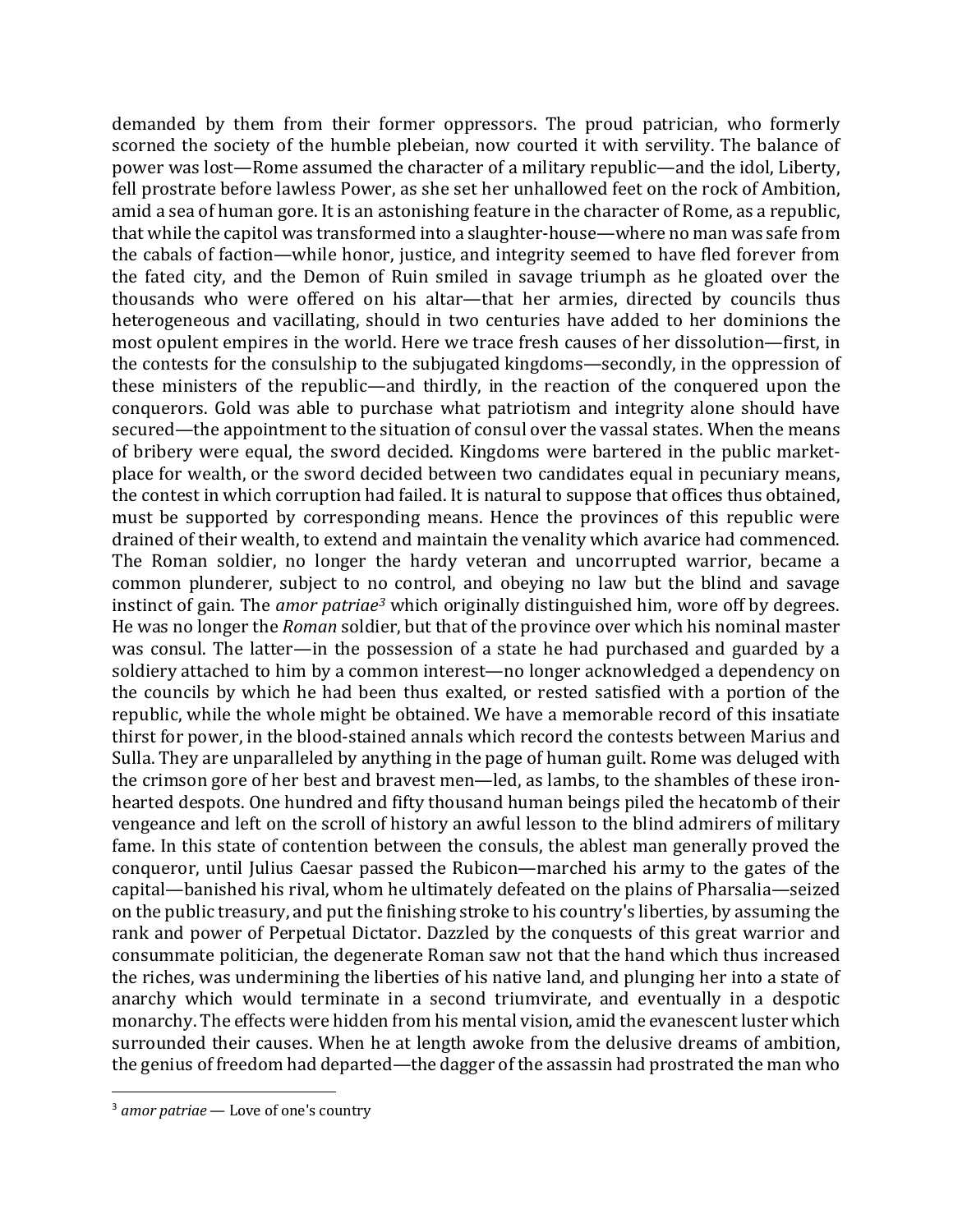had despoiled her temple, and the fiend of cruelty, as he shrieked in vengeance from the caverns of guilt, placed at the head of her councils the triumvirate to which we have alluded. The embers of liberty which beamed with a faint illumination at the assassination of the dictator, blazed for a limited period before the bloodstained coalition succeeding his fall; but finally sunk in the darkness of a moral desolation, which history has consecrated to infamy, in the fields of Philippi.

The moral turpitude evinced at this period was another source from whence arose the destruction of this gigantic republic. Honor, friendship, the ties of blood—every dear and sacred pledge—were sacrificed to fill up the measure of iniquity. Humanity sickens at the depravity which disgraced the union of Caesar, Anthony, and Lepidus. The best and the most eloquent were the first sacrifices offered by these inhuman monsters. Cicero, who had supported his country in the day of her adversity and defeated the daring conspiracy of Catiline and his band, unaccused of a solitary crime, was offered up on their altar, and as his bleeding head streamed from the walls of the forum he had so often graced, it seemed to wash away the last remnant of that freedom which his eloquence had sustained. Rome was now no longer a commonwealth. The *name* of a republic, which had hitherto been upheld under the tyranny of contending military chieftains, now yielded to that of *Empire*—the elevated character which adorned the Roman, gave place to abject servility. Kings became objects of the homage due to God. The streets and places of public worship, in this once proud mistress of the globe, were filled with wretches sunk below humanity, offering incense to idols whom their flattery and venality had created, and who were more contemptible than the wooden images which represented their ancient deities. In proportion as we recede from the reign of Augustus, the night of desolation thickens over the imperial city; the empire becomes a vast military camp—the majesty of a people who had received the homage of a universe, trembles before the throne of some heartless despot; and the awe-stricken citizen, as he groans beneath the yoke, offers no resistance to its bondage. Poverty and idleness stalk forth in the midst of slavery, bounded in their requirements by the gratification of the wants of animal existence and diversions, to fill up the vacuity of a debased and degraded mind. The theatres became the continued scene of riot and murder, in which the noble and slave mingled together, and on which even the profligate Tiberius could not look, without astonishment and fear. The ultimate cause which effected the annihilation of this empire remains to be noticed—the re-action of the conquered upon the conquerors.

In the reign of Augustus, Rome was in the meridian of her splendor. Asia, Africa, and Europe were in her grasp. The world was a Roman prison, from which no one could escape. It was necessary, in order that the conquered provinces might be kept in vassalage, to garrison them with soldiers: but where were these troops to be found? Italy could not garrison *nations!* The emperors succeeding Augustus were compelled to hold one country in subjection with troops drawn from another which they had likewise enslaved. In the days of her commonwealth, she had been assailed by the Gauls, who marched to the gates of her capitol under Brennus, and now, when her troops were generally withdrawn to secure her ill-gotten conquests, the world she had enslaved was waiting a favorable opportunity to commence the great work of retribution. She had been the common enemy of mankind, the oppressor, the tyrant, the robber of the earth—had carried her victories to the holy city of Jerusalem, despoiled the sacred temple, borne away the golden candlesticks, formed under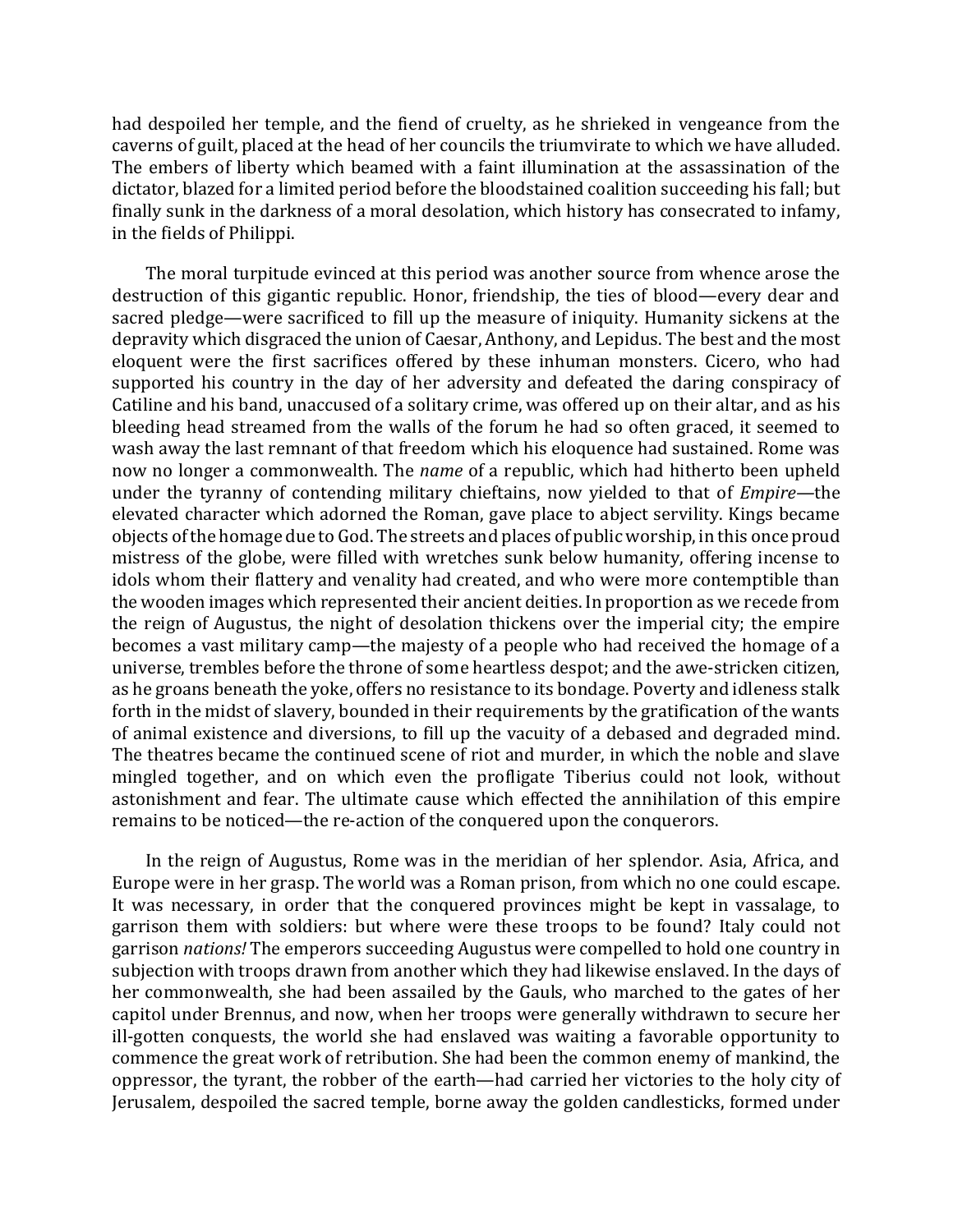the express direction of heaven and placed within the sanctuary, to adorn and swell the triumph of Titus. But the day of her visitation was come. The barbarian to whom, in conquering, she had taught the art of war, turned the dreadful engine upon his instructor and in the fifth century following the Christian era, an army of Vandals, headed by Genseric, entered the city, razed her walls, destroyed her temples, despoiled her monuments of art, and departed with her immense treasure, (a twice stolen plunder) to Africa. It was not from one point alone that this falling empire was assailed. The conquered world seemed to rise as if by mutual consent, determined to conquer and to hold up to the gaze of future ages the consequences attending an unhallowed violation of the rights of nations and of men, by a power which, in fifteen hundred years, had marched onward in an unbroken line of victory to an extent of dominion greater than the celebrated monarchies of the Medes and Persians, or that of Alexander of Macedon. Some few faint gleams of her former destiny irradiated the declining fortunes of the land of Romulus, but they resembled the expiring flame of the taper, each flash becoming fainter, before darkness eclipses it forever. It has been usual to ascribe the downfall of this celebrated commonwealth to the influx of wealth and luxury which flowed into her cities on the destruction of Carthage, her formidable rival. We cannot admit this fact, unless based upon another—the general dearth of intelligence among the great mass of the people. That the sudden influx of wealth on an unenlightened population may produce the disastrous consequences which preceded the fall of the Roman empire, we will not deny: but the introduction of riches, abstractedly considered, was not sufficient to effect the dismemberment of an empire cemented by the lapse of fifteen centuries, and embracing within its boundaries—a world. It was the lust of conquest—the desire of mutual distinction—the sacrifice of principle to power—the open violation of the law—the sale of patriotism at the mart of gold, the utter destitution of national union—the extraordinary and unnecessary effusion of human blood—the horrid sacrifices that superstition offered on the altars of ignorance—the open violation of religious principle—the utter contempt for the laws of God, which shed their baneful influence around the setting sun of the Latin empire, and finally eclipsed its beams in the utter darkness of a moral and physical destruction. Christianity, indeed, once seated herself on the throne of the Caesars, during the period of heathenism over which we have passed: but no sooner had she risen from a state of dependency to that of power, than, forgetting the principles of benignity which distinguished her mild and benevolent founder, she turned against herself the barbed point of envy. Clothed in the robe of imperial dignity, with a diadem on her head, and nations at her footstool—from the victim at the altar, she became the high priest of the sacrifice. Murder attended on her footsteps, and humanity withered in her path. These remarks are more particularly applicable to the assassination of the son of Constantine by his father's hand, or order, and the subsequent practices of his sons. The sun of Christianity had scarcely risen above the horizon—the festal blazes of heathenism were shining in darkened splendor—and during the cold and cheerless twilight the worst and most degrading passions held unlimited sway.

In contrasting the situation of the republics whose histories we have thus faintly drawn, with that under which we have the happiness to live, there is every reason to hope that America will long bear evidence of the fact, that republics *can* endure: that the enlightened condition of a community insures the perpetuity of her institutions—that the rock of Plymouth, consecrated to future millions of people, will remain the sign of a *lasting* covenant